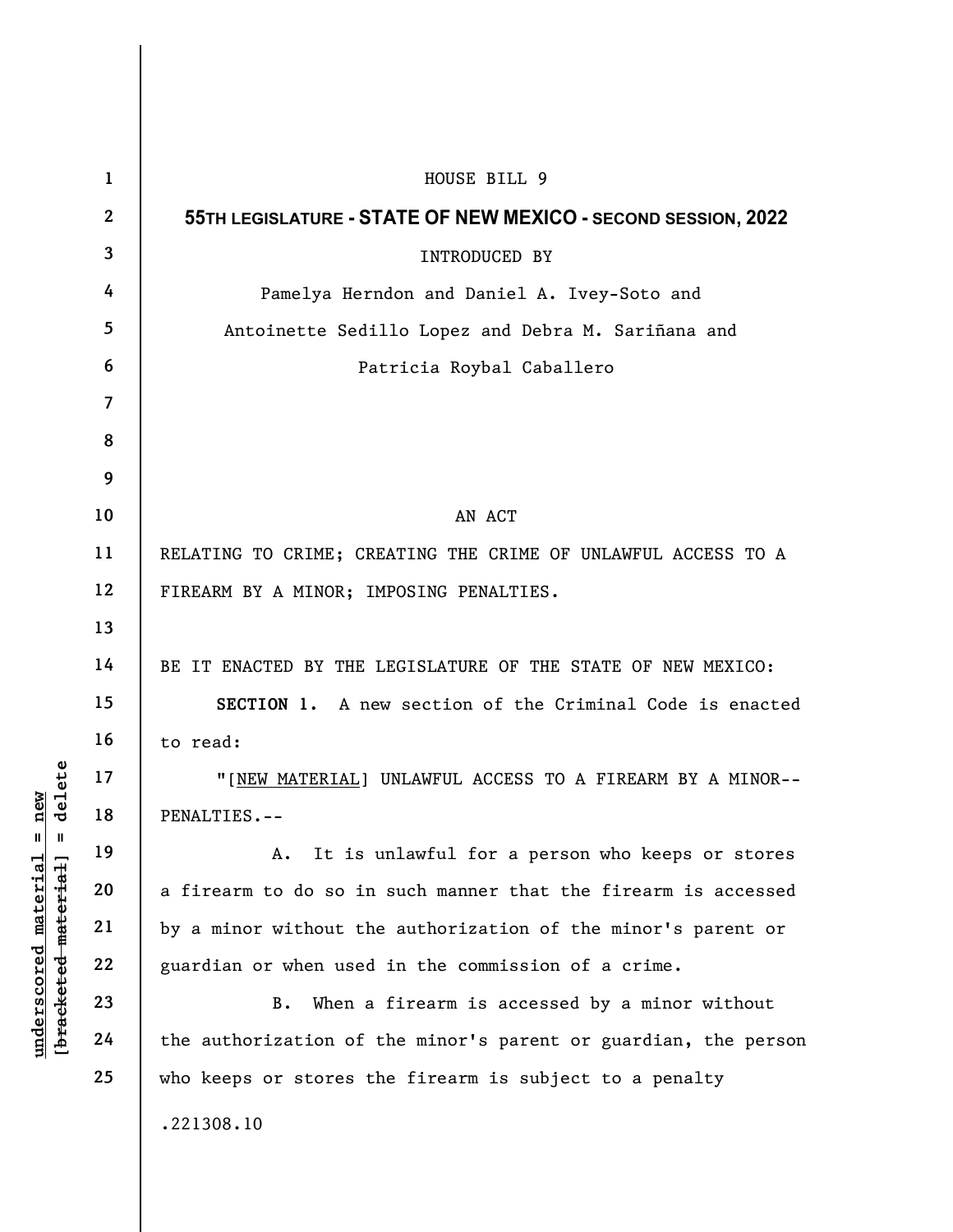assessment of one thousand dollars (\$1,000); provided that with regard to a residence, the person had no reasonable expectation based on objective facts and circumstances that a child was likely to be present where the firearm is kept or stored.

C. When a firearm is accessed by a minor and used in the commission of a crime, the person who keeps or stores the firearm commits unlawful access to a firearm by a minor and is guilty of a misdemeanor.

D. The penalty assessment may be enforced by citation written by a peace officer or by a parent or guardian of a minor as a civil fine filed in the magistrate or metropolitan court. The court shall credit against the penalty assessment or civil fine the cost of a device to securely store a firearm purchased by the person who keeps or stores the firearm.

understand material material in the commission of<br>
death, nothing in this<br>
death, nothing in this<br>
the concurrent prosec<br>
the firearm for contr<br>
involuntary manslaugh<br>
22<br>
23<br>
24<br>
designed to or may re E. When a firearm is accessed by a minor and used in the commission of a crime resulting in great bodily harm or death, nothing in this section shall be construed to prohibit the concurrent prosecution of the person who keeps or stores the firearm for contributing to the delinquency of a minor, involuntary manslaughter or any other appropriate charge.

F. As used in this section:

(1) "firearm" means a weapon that expels or is designed to or may readily be converted to expel a projectile by the action of an explosion or the frame of any such weapon; .221308.10

1

2

3

4

5

6

7

8

9

10

11

12

13

14

15

16

17

18

19

20

21

22

23

24

25

 $- 2 -$